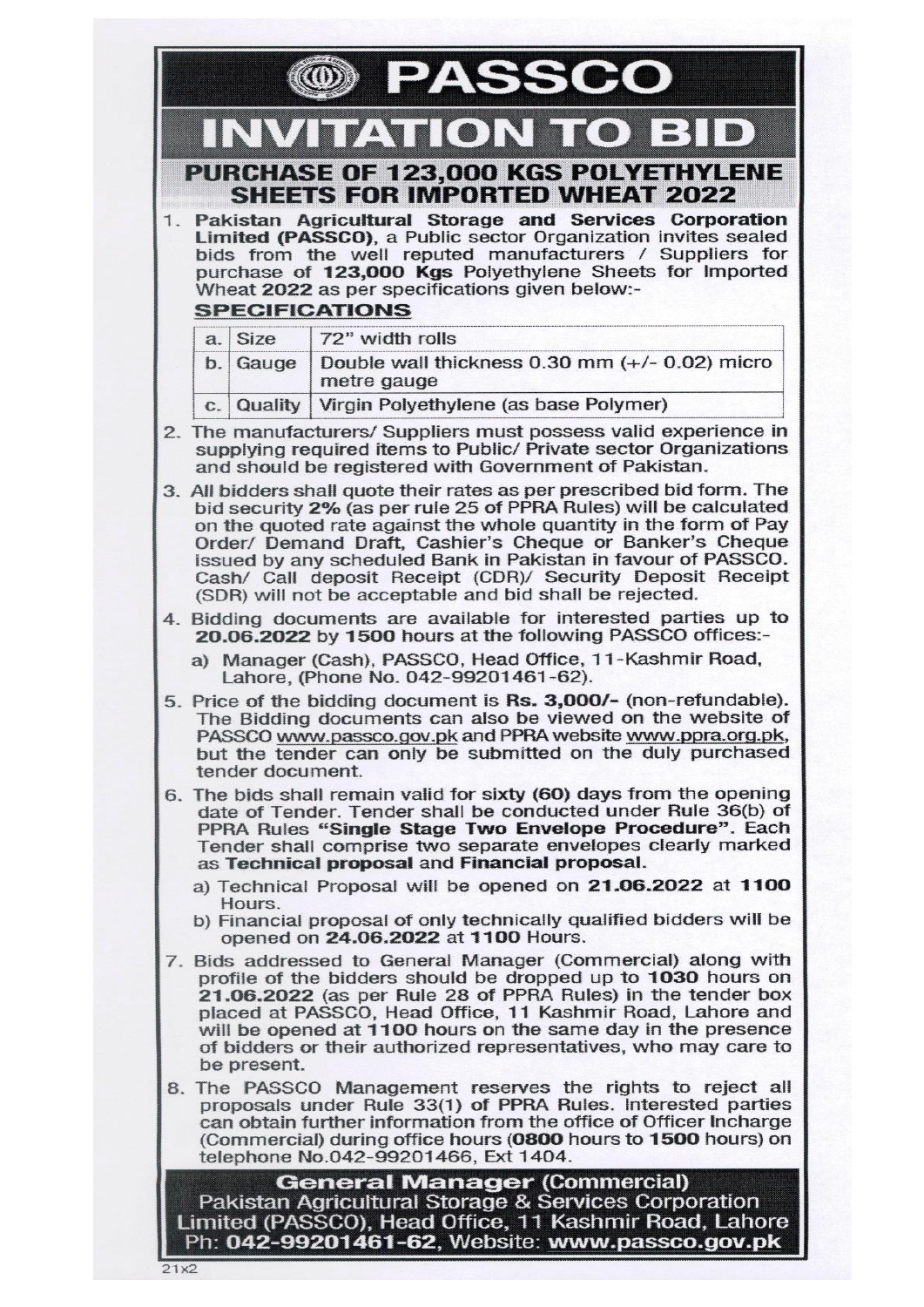#### **PAKISTAN AGRICULTURAL STORAGE & SERVICES CORPORATION LTD TENDER DOCUMENTS FOR PURCHASE OF 123,000 KGS POLYETHYLHENE SHEETS TERMS AND CONDITIONS**

## **1. GENERAL**

## **1.1 Introduction**

- 1.1.1 **Pakistan Agricultural Storage and Services Corporation Limited**  hereafter referred to as **"PASSCO"** desires to invite **/** seek bids / rates inclusive of all taxes, duties etc. from well-reputed, experienced Manufacturers / suppliers for purchase of **123,000 Kgs Polyethylene Sheets for Imported Wheat 2022**", deliverable at PASSCO destinations within Pakistan as per given specifications at Annex-"A"
- 1.1.2 Bidding shall be conducted under Rule 36 (b) of PPRA Rules "Single Stage Two Envelope Procedure". Each bid shall comprise two separate envelope containing Financial proposal and Technical proposal**.** All bids received shall be evaluated in the manner prescribed in the bidding document.
- 1.1.3 Bidders will have to submit representative samples of items mentioned in Bidding Documents. Bids of those, who will not submit representative samples, shall not be entertained at all.

## **INSTRUCTIONS TO THE BIDDERS**

## **1.2 Scope of Work**

- 1.2.1 Procurement /Purchase of **"123,000 Kgs Polyethylene Sheets for Imported Wheat 2022**" will be made according to specifications. mentioned at **Annex-A**.
- 1.2.2 Bidders shall submit their bids with proper Indexing Table / Page Numbers and attach all the mandatory / required documents in Annex or Tagging format.

## **1.3 Source of Funds**

1.3.1 The procuring agency **"PASSCO"** will arrange needed funds to meet its cost etc. from its own resources.

## **2. COST OF TENDERING**

2.1 The company shall bear all costs associated with the preparation and submission of its documents, while PASSCO, in no case shall be responsible or liable for those costs, regardless of the conduct or outcome of the tendering process.

## **3. CLARIFICATIONS OF TENDERING DOCUMENTS**

3.1 A prospective company requiring any clarification (s) may notify to PASSCO or an Officer authorized on its behalf in writing. The PASSCO or concerned Officer authorized on its behalf will respond to any request for clarification, which is received well before approximately **05 working days** to the deadline set forth for the submission of bids. Copies of PASSCO response will be forwarded to prospective companies (if not already clarified in the tender document or deemed necessary for the company.

## **4. AMENDMENT OF TENDER/BIDDING DOCUMENT**

4.1 At any time prior to the deadline for submission of bids, the PASSCO may, for any reason, whether at its own initiative or in response to a clarification requested by a prospective company / firm, modify the Tender/Bidding Document by issuing addendum.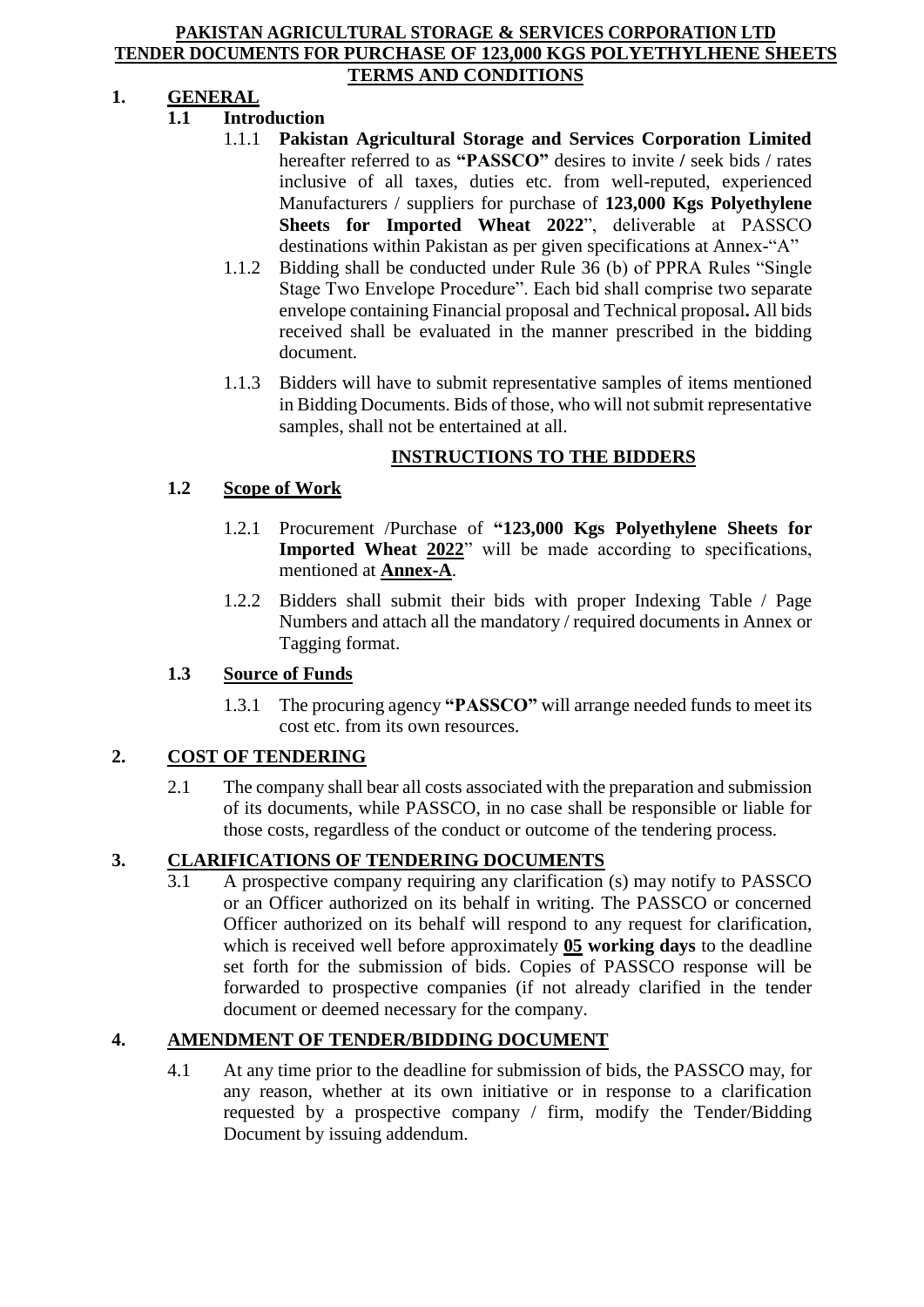4.2 Any addendum thus issued shall form Integral / Eternal Part of the Tender / Bidding Document. To afford Company's / Firm's a reasonable time frame in which to take an addendum into account in preparing their bids, the PASSCO may at its discretion extend the deadline for submission of bids.

## **5. LANGUAGE OF DOCUMENTS**

- 5.1 Bidding Documents and related correspondence will always be in the English language.
- 5.2 The Bid should have a covering letter on printed letterhead of the firm. All pages of the Tender / bid shall be initiated / signed and shall bear official seal of the person(s) authorized to sign/endorse.
- 5.3 All relevant technical literature in English language should be attached with the bid.

## **6. PRICE**

- 6.1 Price / bid / offer should be quoted in Pak Rupees.
- 6.2 The bidder shall quote minimum Price / Rate for said item. The price / rate quoted should be firm, final, and clearly written/typed without any ambiguity.
- 6.3 The bid price should include all the government taxes, as per prevailing taxation rates of Provincial / Federal Governments etc. (e.g., GST, Income Tax, Withholding Tax etc.).
- 6.4 The price / bid offer shall remain the same till completion of contract.
- 6.5 The bidder shall deem to have obtained all related information as to the requirements thereto which may affect the bid offer / price / rate if required.

## **7. BID SECURITY / EARNEST MONEY**

- 7.1 The bidder shall furnish an Earnest Money equivalent to **2**% of the total value of Bid in the form of a Demand Draft / Pay Order / Banker's Cheque in favour of PASSCO. Cash / Cheque /Call Deposit Receipt (CDR) / Security Deposit Receipt (SDR) will not be accepted as Earnest Money.
- 7.2 Any bid not accompanied by an acceptable bid security shall stand liable to be rejected by the PASSCO as non-responsive.
- 7.3 The Bid Securities / Earnest Money of the unsuccessful bidders will be returned upon award of contract to the successful bidder or on expiry of validity of bid whichever expires earlier. The bid securities of bidders can be returned earlier if supported by a formal request on Company's letterhead duly signed.
- 7.4 The bid security of the successful bidder will be returned only when bidder submits the required performance security and upon complete supply of Polyethylene Sheets.
- 7.5 The Bid Security / Earnest Money may be forfeited / confiscated:
	- i. If a bidder withdraws his bid during the period of bid validity.
	- ii. If the bidder does not accept the correction of his bid price.
	- iii. In the case of a successful bidder, if he fails to furnish the required performance security or failed to supply the required Polythene Sheets as per technical specifications as per **Annex-A** along with all accessories if necessary.
	- iv. If the bidder fails to fulfill the mandatory requirements upon which he has given certificates / affidavits etc.

## **8. VALIDITY OF BIDS**

8.1 All bids shall remain valid for the period of **Sixty (60)** days from the opening date of opening of bids/ Financial Proposal.

## **9. CLARIFICATIONS / CORRECTIONS OF TENDER / BID**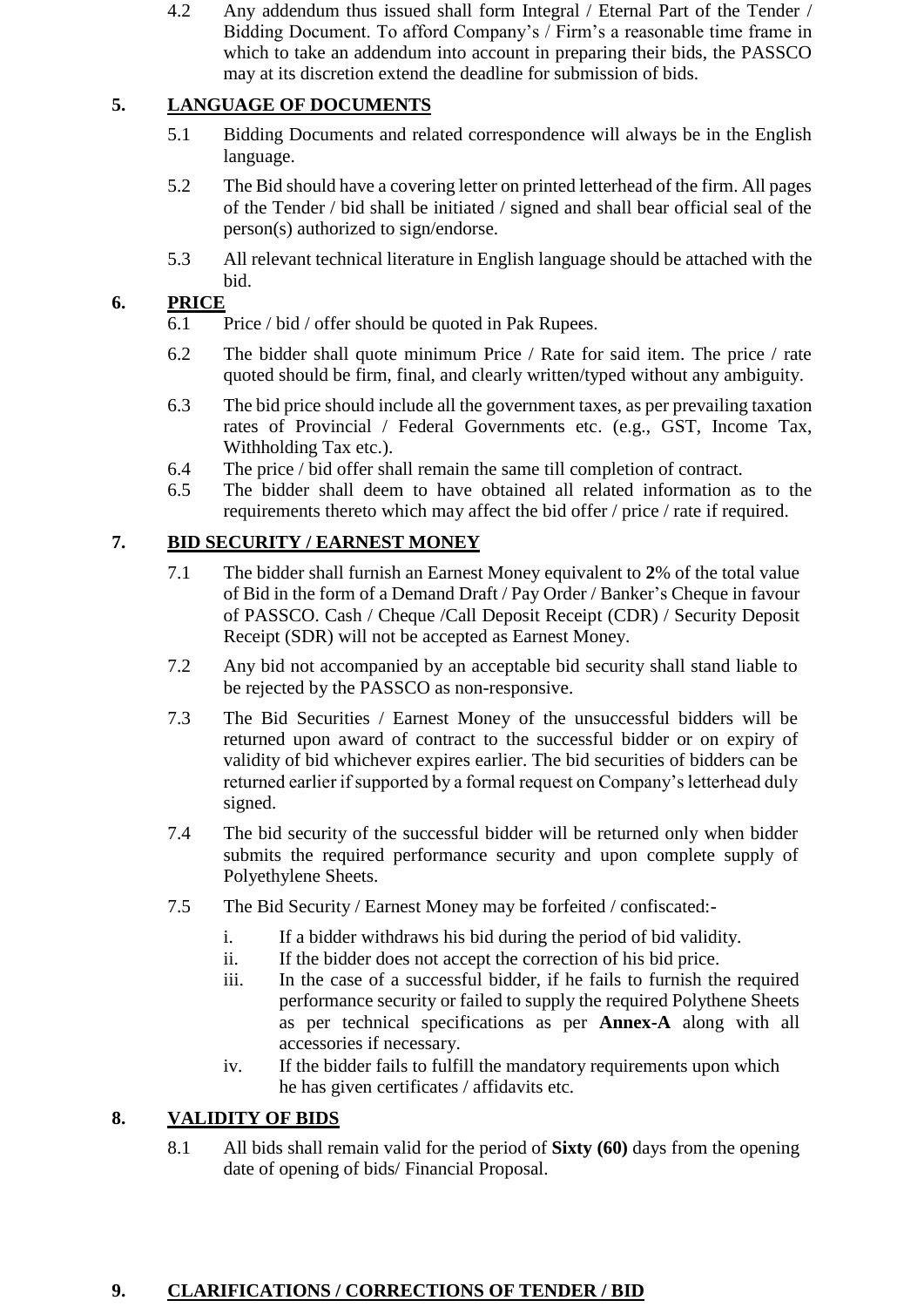- 9.1 To assist in the examination, evaluation and comparison of the bids; the committee at its discretion may ask the bidder for a clarification of its bid. The request for clarification and the response shall be in writing and no change in the price / rate or substance of the bid shall be sought, offered or permitted.
- 9.2 Arithmetical errors will be rectified on the following basis:
	- i. If there is a discrepancy between unit Price and total price that is obtained by the multiplying the unit price and quantity, the unit price shall prevail and total price shall be corrected. If there is a discrepancy between the words and figures the amount in words shall prevail. If there is a mistake in addition / totaling that can be corrected.
	- ii. If the bidder does not accept the corrected amount of bid, his bid will be rejected and his bid security will be forfeited.

### **10. RESPONSIVENESS OF TENDERS / BIDS**

- 10.1 The valid Bid Security / Earnest Money is submitted.
- 10.2 The bid is valid till required period.
- 10.3 The bid prices are firm during its validity and inclusive of all taxes, duties etc. on "delivered" basis at PASSCO destinations within Pakistan.
- 10.4 Compliance to all important terms and conditions of this tender document on specified formats.
- 10.5 The bidder is eligible for tendering and possesses the requisite experience.
- 10.6 The bid does not deviate from basic requirements.
- 10.7 The bidder must attach valid bank statement showing financial stability of the firm.
- 10.8 The Tender / bid is generally in order etc.

## **11. DEADLINE FOR SUBMISSION OF BID DOCUMENTS.**

11.1 The bids shall be delivered in person or sent by Registered mail/courier services, which should reach the office of General Manager (Commercial), PASSCO, Head Office, 11 Kashmir Road, Lahore, up to **1030 hours** on **21**.**06.2022**. Or as specified in the advertisement /website of PPRA /PASSCO.

## 11.2. **Technical proposal shall consist/includes:-**

The Tenderers, which meet the following minimum requisite criteria, would be declared eligible. Requisite documents must be attached in respect thereof. Tenderer must provide the under mentioned documents:-

- a. Application / Letter of Intent for participation in tendering process.
- b. The supplier must have valid experience alongwith proof of satisfactory performance for supply Polyethylene Sheets to Public Sector.
- c. Provide 2 samples of Polyethylene Sheets as per required specifications for lab test as per Annex A.
- d. Firm must attach valid bank statement in original showing financial stability of the firm.
- e. Copy of Income Tax / Sales Tax Registration.
- f. Copy of authorized dealership or distributorship or manufacturers firms certificate.
- g. Office details at Lahore and other cities (if applicable) with Phone Numbers/Addresses.
- h. Affidavit on Stamp Paper of Rs. 2**00**/- or more that the firm is not black listed by any Government / Semi Government Department as per **Specimen at Annex-B**.
- i. Certificate on company's letterhead that the firm would supply **Polyethylene Sheets"** For **Imported Wheat 2022**.
- j. Noncompliance to the same may result in immediate termination of **"Acceptance / Supply Order/Agreement "** leading to forfeiture of earnest money / performance security and blacklisting of firm as per **Specimen at Annex-C**.

#### 11.3 **Financial proposal shall consist/include of:-**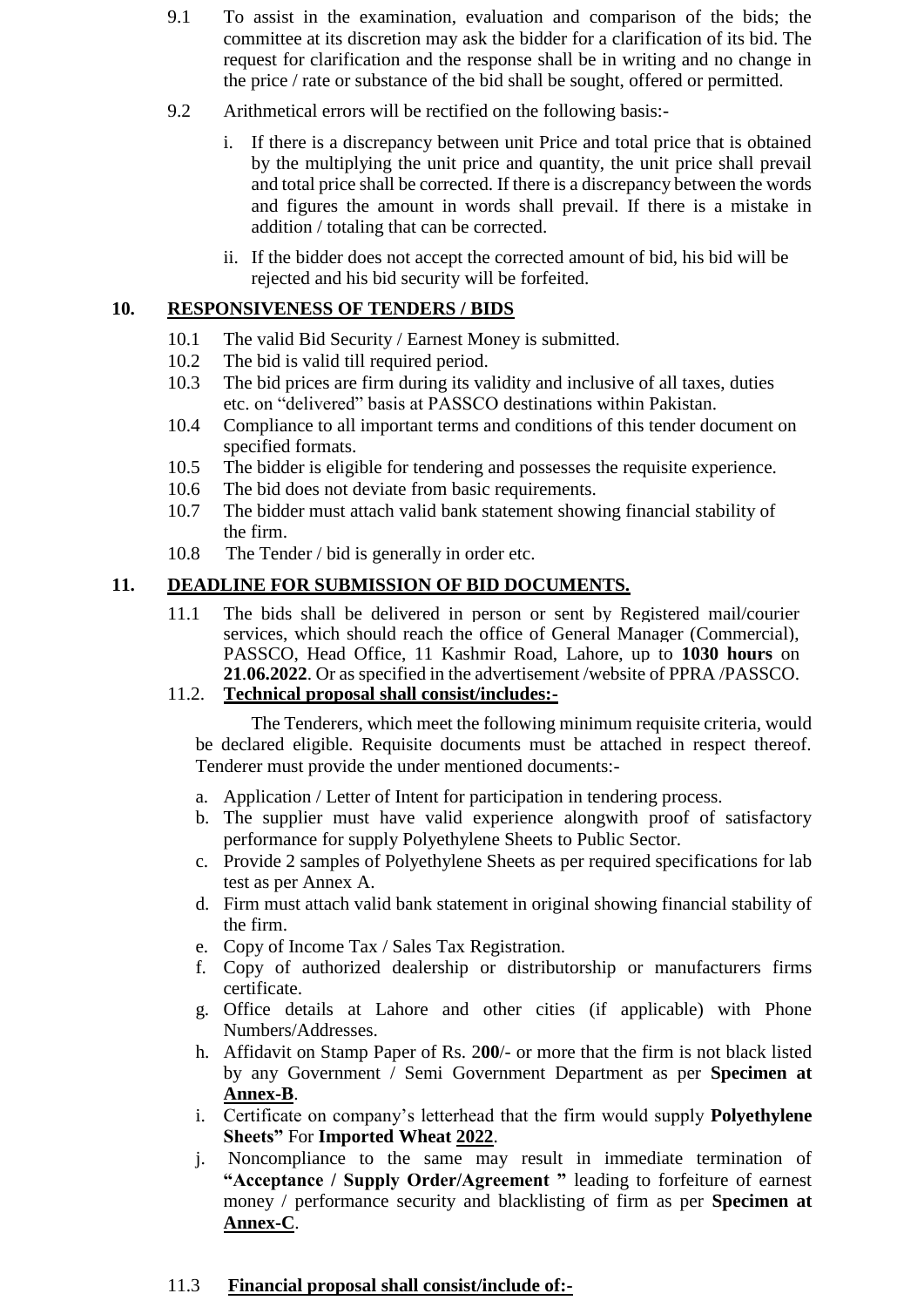- a) The Tender documents are duly signed and stamped by the party.
- b) Pay order / demand draft / Banker's Cheque against 2% Earnest Money (Rule 25 of PPRA Rules).
- 11.4 Bids should be submitted in sealed envelope containing necessary information regarding Tender Notice and warning message **"DO NOT OPEN BEFORE 24.06.2022 AT 11:00 hrs"**.
- 11.5 Opened, e-mailed or faxed tenders / bids will not be accepted / entertained.
- 11.6 Any bid received by the PASSCO after the date and time of tender opening will be returned as unopened to sender / bidder.

# **12. OPENING OF BID**

- 12.1 PASSCO's relevant committee (i.e. Tender Committee) will open technical bids at **1100** hrs on **21.06.2022** and financial bids of technically qualified bidders at **1100 hrs** on **24.06.2022** in the presence of company's authorized representatives who choose to be present at PASSCO Head Office Lahore at scheduled date and time.
- 12.2 The bidders shall drop the bidding documents completed in all aspects duly signed in sealed envelope marked as bid for Supply of "**Polyethylene Sheets**" on delivered basis in bold and legible letter to avoid confusion in tender box placed at Commercial Wing PASSCO Head Office Lahore by **1030** hours on **21.06.2022.**
- 12.3 Bids will be entertained, in the light of Rule 12 (2) of PPRA Rules.
- 12.4 Technical Proposal & Financial Proposal of technically qualified bidder will also be entertained in the light of Rule 36 (b) of PPRA Rules.
- 12.5 The relevant committee will resolve any issue raised by the bidders, on the spot. Any issue related to the proceeding after the same have concluded, shall not be entertained verbally or in writing.

# **13. EVALUATION OF BIDS**

- 13.1 A bid determined as non-responsive will be rejected and will not subsequently be made responsive by the bidder by correction of the non-conformity.
- 13.2 The relevant Committee will evaluate and compare only the bids previously determined to be responsive. The bids will be evaluated as a whole.
- 13.3 It will be examined in detail whether the items offered by the company complies with the Technical specifications as provided in this tender document as per Annex-A. For this purpose, the company's data will be compared with the tender document eligibility and evaluation criteria along with visit to company facilities / offices for physical inspection.
- 13.4 It will be examined in detail whether the documents comply with the conditions of the tender document. It is expected that no major deviation / stipulation shall be taken by the company / firm.
- 13.5 Any minor informality or non-conformity or irregularity in the documents, which does not constitute a material deviation, may be waived by PASSCO (if deemed appropriate), provided such waiver does not prejudice or affect the relative ranking of any other company / firm.

# **14. PROCESS TO BE CONFIDENTIAL**

- 14.1. No company / firm shall contact PASSCO on any matter relating to its tendering process from the time of opening to the time of tendering announcement.
- 14.2 Any effort by a bidder to influence PASSCO in the evaluation, comparison or selection, decision may result in the rejection of its bid.

# **15. TECHNICAL EVALUATION COMMITTEE (TEC)**

15.1 The Technical proposal submitted by the bidder will be evaluated against the aforementioned technical requirements by a Technical Evaluation Committee (TEC) constituted by Commercial Wing.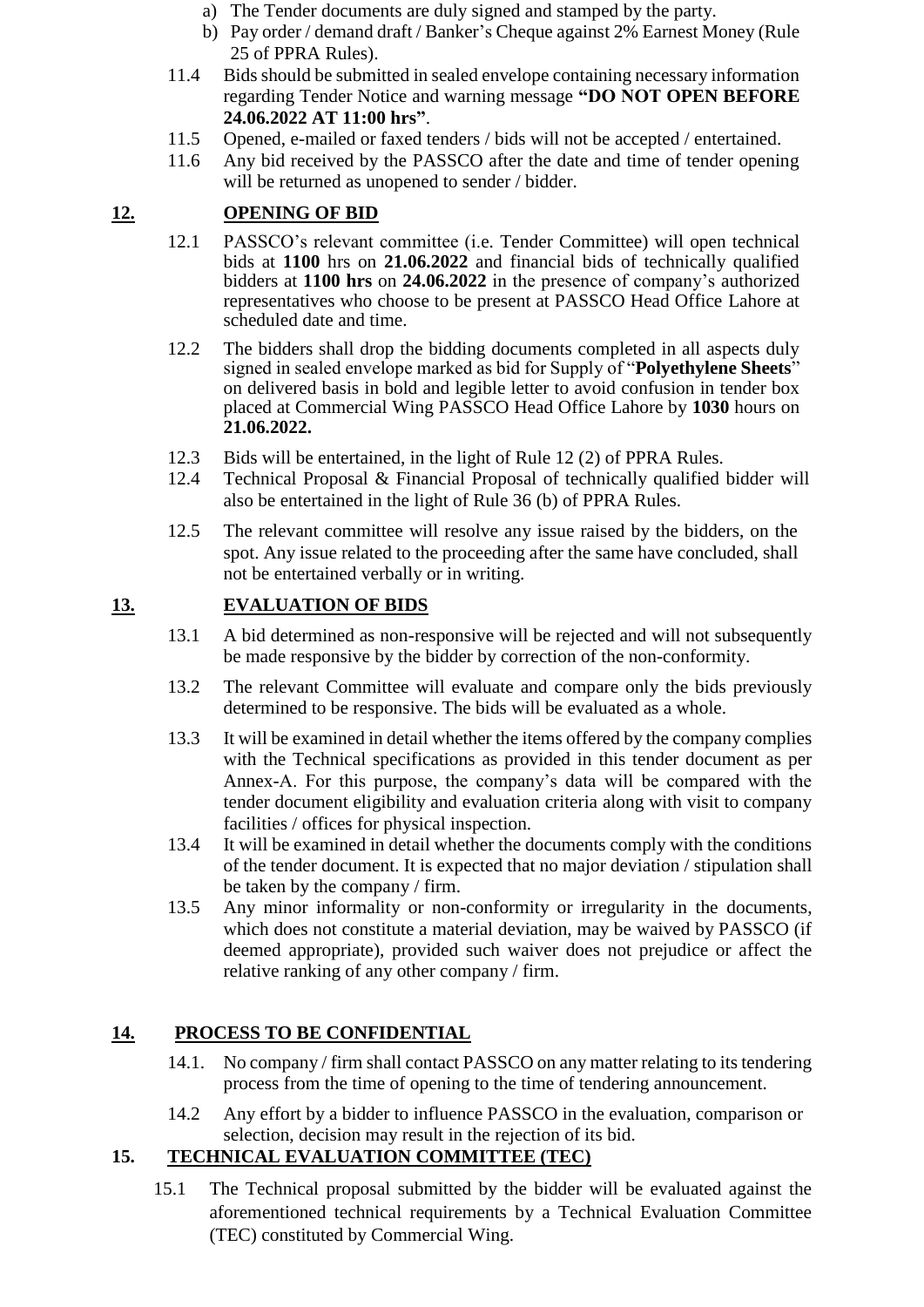15.2 Furthermore the Committee will take all appropriate measures/actions as deemed fit to complete the assigned task.

## **16. AWARD CRITERIA & PASSCO's RIGHT.**

- 16.1 The PASSCO reserves the right to accept or reject any submitted bid, as per PPRA rules and to annul the tendering process and reject all bids, at any time prior to award of order, without thereby incurring any liability to the affected bidders or any obligation to inform the affected bidders of the grounds for the PASSCO's action.
- 16.2 The contract will be awarded to the successful bidder with **most advantageous bid (Rule 38 of PPRA Rules)** provided that such bidder have been determined to be technically qualified. The selected company may furnish a performance guarantee (as per rule 39 of PPRA rules) **@ 3%** of total bid price in addition to **2%** of the tendered value already deposited as bid money / earnest money (as per Rule 25 of PPRA Rules) valid till completion of contract. The agreement will be signed on stamp paper worth Rs. 1200/- duly purchased in favour of PASSCO with at least Fifteen (15) days apart from the issuance date of acceptance letter.
- 16.3 Integrity Pact shall be printed on stamped paper worth Rs.**200**/- or more provided at the time of signing of agreement by the successful bidder.

## **17. REQUIREMENT / FORMAT OF BID**

17.1 All bidders shall quote their Price / Rates along with 2% bid security /earnest money of the total bid price in the form of a Pay Order / Demand Draft / Banker's Cheque as per this tender document requirement/ obligations.

## **18. FIRM'S RESPONSIBILITIES**

- 18.1 The Firm shall supply the **REQUIRED ITEMS PROMPTLY** in accordance with Supply Order.
- 18.2 The firm shall not subcontract the Supply Order.
- 18.3 Transportation for delivery of items at final destination will be the responsibility of the firm. The firm shall ensure proper packing of goods to avoid deterioration of goods etc.

## **19. Inspection**

- a. Inspection will be carried out by the Inspection committee constituted by Commercial Wing.
- b. The supplier will arrange the delivery of full consignment of Polyethylene Sheets at specified destinations within the delivery schedule. Subject to the prescribed time limit the supplier will give inspection call for **50,000 Kgs** Polyethylene Sheets. PASSCO Inspection Board will carry out the inspection of Polyethylene Sheets, and also obtain two samples of measuring 4 meter x 72 inches from offered lot. One sample will be sent to Govt. Lab by the inspection committee for test purpose and other will be handed over to Commercial Wing for any reference in future if so desired. On receipt of positive result from the lab and results of Inspection carried out by the committee, the said Polyethylene Sheets will be despatched under the supervision of Inspection Committee **(Lab test charges will be borne by the seller).**

## **20. TIME FOR COMPLETION**

- 20.1 The supplier shall adhere to time frame set forth and deliver the required items as per demand of within given time or as per demand of procuring agency **(PASSCO)** from the date of issuance of acceptance letter / supply order and submit bill along with all relevant documents detail is appended below:
	- $\triangleright$  Invoice/Bill.
	- $\triangleright$  Inspection Report.
	- > Lab Test report.
	- GRA (Pink Colour).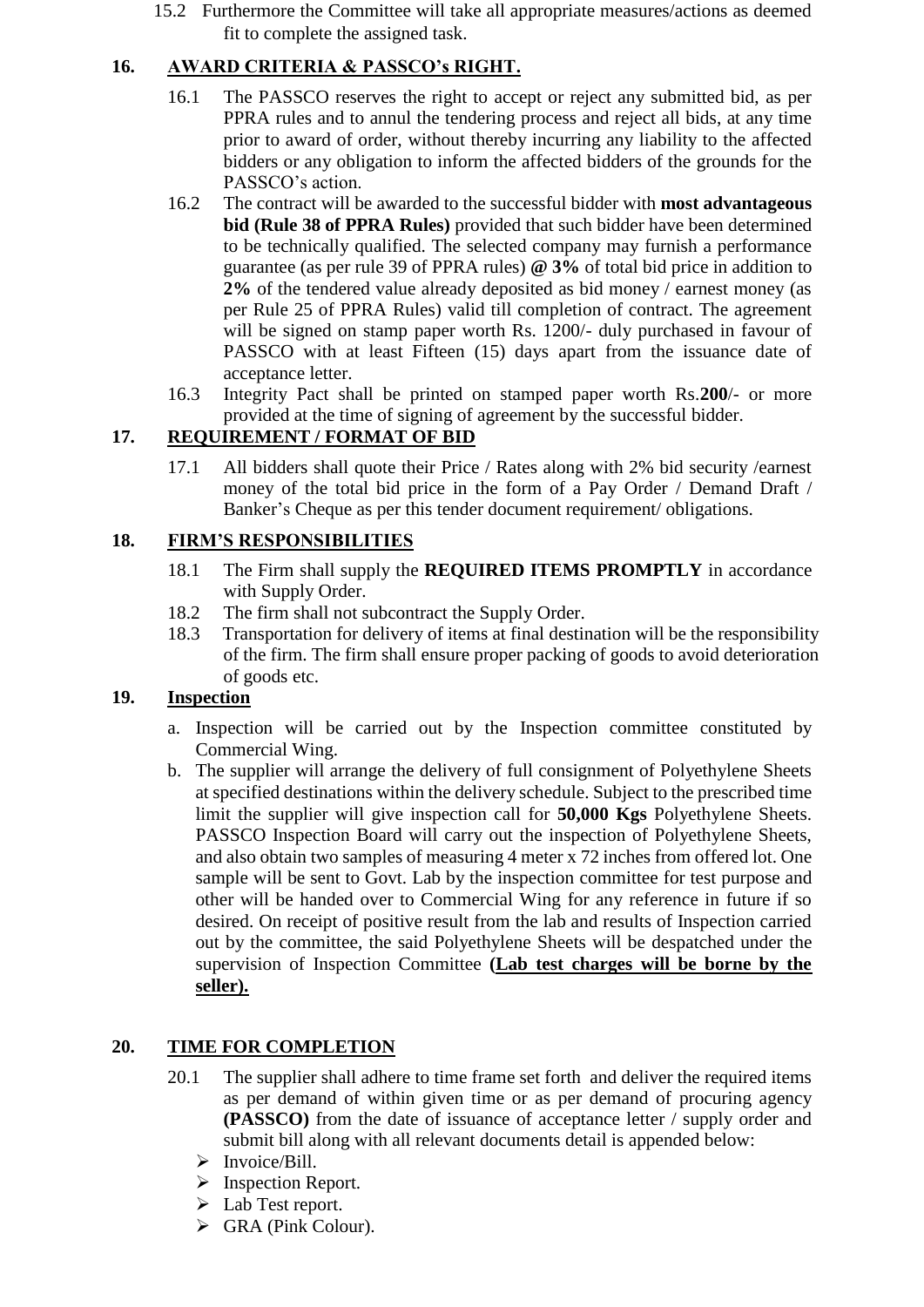- $\triangleright$  Sales Tax Invoice.
- $\triangleright$  Copy of allocation letter.
- Acceptance Letter.
- **►** Agreement.

20.2 Seller shall also indicate separately the amount of sales tax along with sales tax registration number issued by the sales tax department, in the sales tax invoice.

## 20.3 **Late Delivery / Delay in Completion of Work:**

- $\triangleright$  In case of Late Delivery (LD) after expiry of given time without penalty, PASSCO will be entitled to compensation for loss and will charge LD charges at the rate of 2% of the cost of Polyethylene sheets for delay upto15 days on undelivered stock. Thereafter the contract may be rescinded.
- $\triangleright$  In case, contractor fails to deliver agreed quantity of Polyethylene sheets or part thereof beyond 15 days of the delivery date of each consignment, PASSCO may rescind the agreement and forfeit security deposited. Additionally PASSCO may purchase the defaulted quantity of Polyethylene sheets at the risk and cost basis, in that case extra expenses incurred by PASSCO shall be recoverable from the defaulting supplier either from pending payments, dues, or through legal recourse.

## **21. REPLACEMENT WARRANTY**

- 21.1 In case, the Polyethylene Sheets are not found according to the laid down specification. Convener Inspection Committee will notify the supplier within two (2) working days in writing after the receipt of inspection report accompanied by Lab test report under intimation to General Manager (Commercial).
- 21.2 The supplier will be responsible to replace the stocks found below specification without claiming any compensation within the delivery schedule.

## **22. TERMS OF PAYMENT**

- 22.1 Relevant payment against supply order shall be payable to the firm upon successful delivery of the required items as per supply order which shall be proved by acceptance certificate (s) issued by PASSCO or its committee.
- 22.2 All the payment shall be made through crossed Cheque in the Pak Rupees.
- 22.3. Taxes will be deducted as per government rules at the time of payment.

## **23. DEFAULT BY SUPPLIER**

- 23.1 If the firm fails to supply the required items/ refuses or fails to comply with a valid instruction of the PASSCO, the PASSCO may give notice and stating the default.
- 23.2 If the firm has not taken all practicable steps to remedy the default within **07 days** after receipt of PASSCO's notice, PASSCO may cancel the order and performance security / earnest money will be forfeited / confiscated, leading further towards Blacklisting of the Firm.

## **24. FORCE MAJEURE**

- 24.1 Force majeure shall mean any event, act or other circumstances or not being an event, act or circumstances under the control of the PASSCO or of the Firm i.e., Earthquake, Flood, or any other Severe Climatic circumstances. Nonavailability of material and those Items ancillary to material or any other event leads towards clear negligence of the firm shall not constitute Force majeure.
- 24.2 If by reasons of Force Majeure, the Items cannot be delivered by the due delivery date, then the delivery date may be extended on the written request of supplier **except extreme circumstances that may be granted by MD PASSCO on case to case basis.**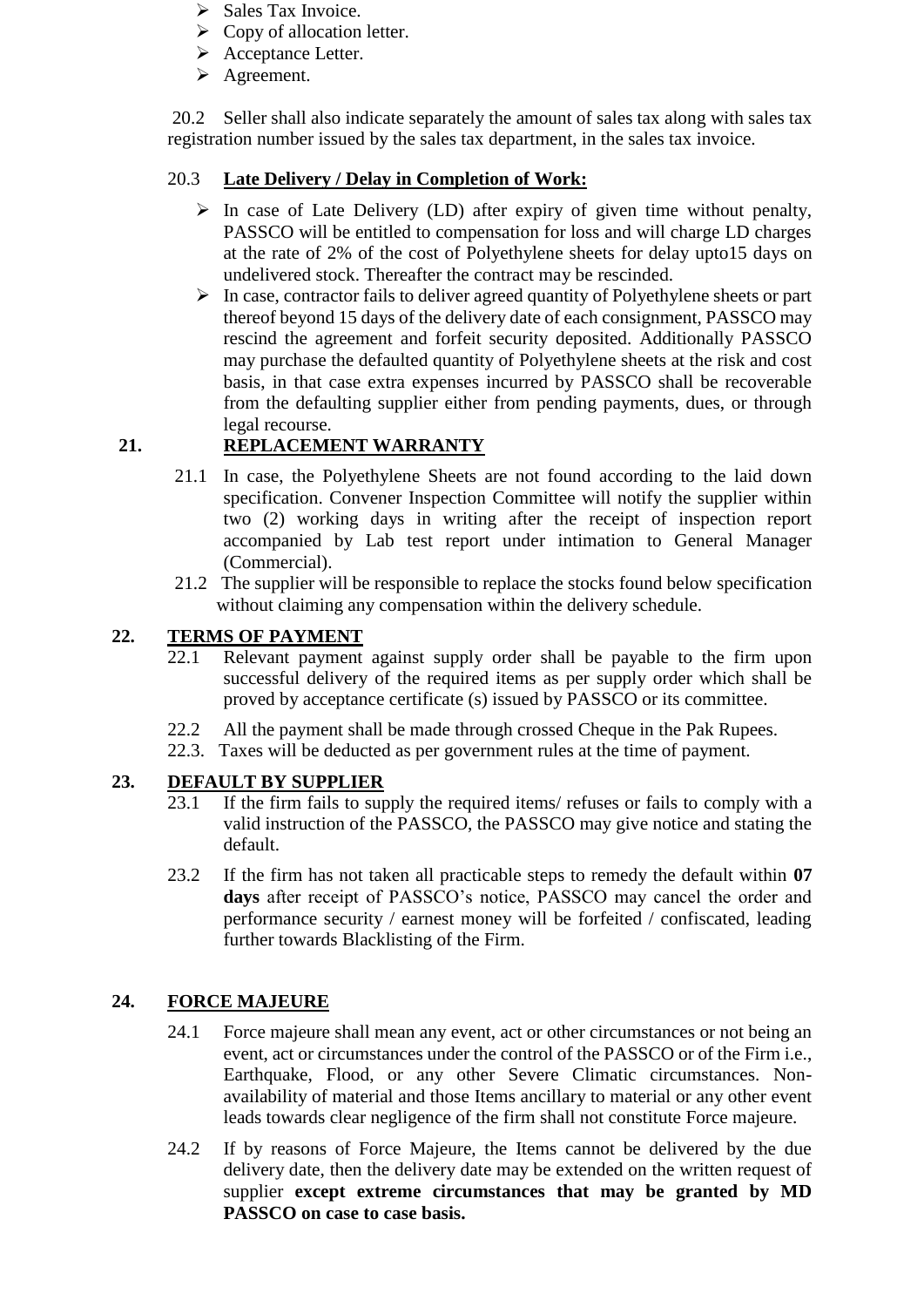- 24.3 The firm shall not be liable for liquidated damages, forfeiture of its Performance Security, blacklisting for future tenders, termination for default, if and to the extent of his failure / delay in performance /discharge of obligations is the result of an event of Force Majeure.
- 24.4 If a Force Majeure situation arises, the Firm shall, by written notice served on the PASSCO, indicate such condition and the cause thereof. Unless otherwise directed by the PASSCO in writing, the firm shall continue to perform under the supply order as far as is reasonably practical, and shall seek all reasonable alternative means for performance not prevented by the Force Majeure event.

## **25. Arbitration:**

In case of any difference or dispute between the parties arising out of this agreement or in the matter enumerated therein, the same shall be referred to the sole arbitration of the **Managing Director PASSCO** for the time being of Pakistan Agricultural Storage and Services Corporation Limited (PASSCO) or any person nominated by him whose award shall be final and binding on the parties to this agreement.

## **26. Jurisdiction of Court:**

Regarding the issue of jurisdiction in case of litigation between parties hereto, the court at Lahore shall have the exclusive jurisdiction to entertain such dispute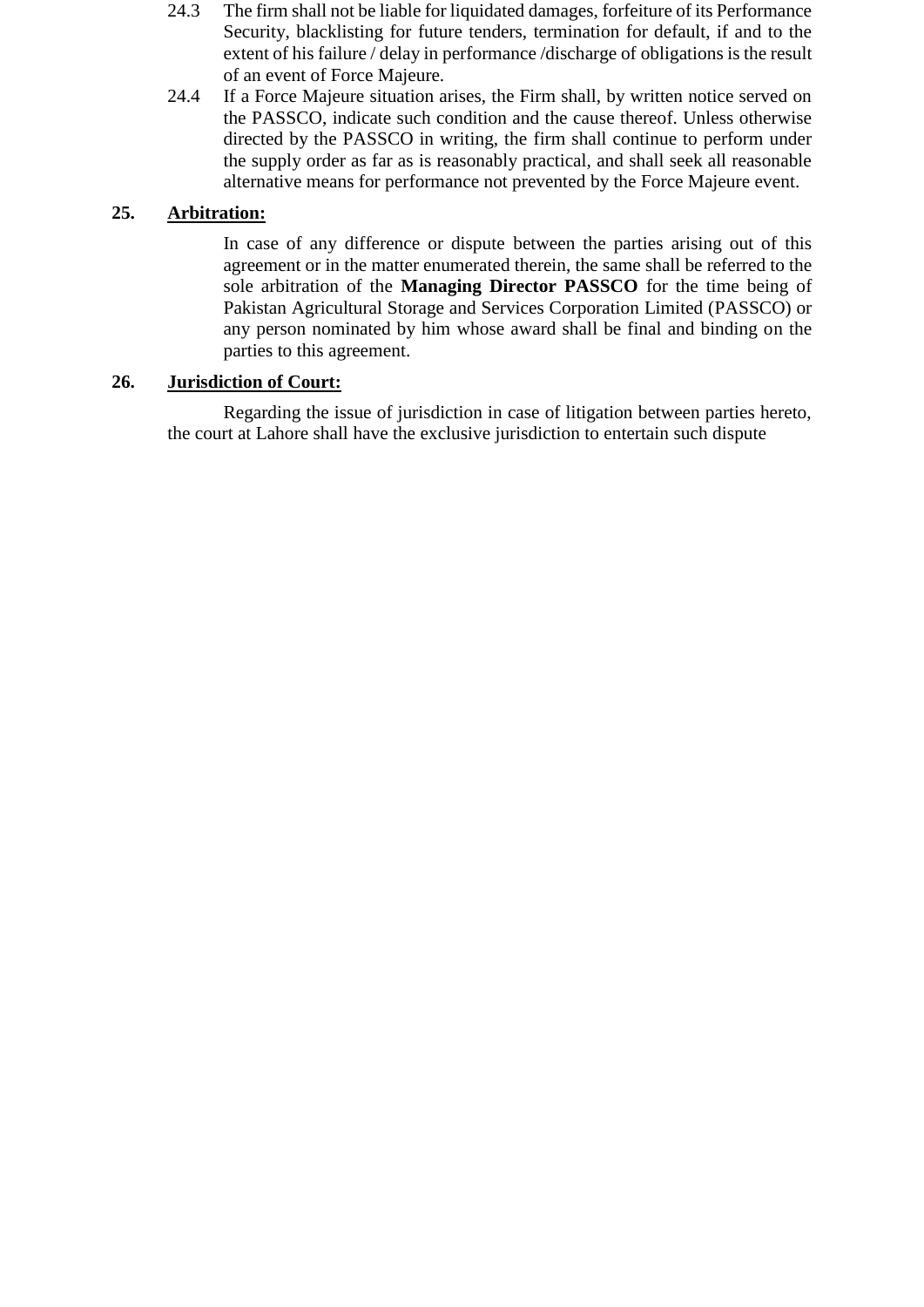### **PAKISTAN AGRICULTURAL STORAGE & SERVICES CORPORATION LIMITED**

## **CERTIFCATE**

I/WE DO HEREBY CONFIRM TO HAVE READ AND UNDERSTOOD THE TERMS AND CONDITIONS OF BIDDING DOCUMENTS FOR **SUPPLY OF 123,000 KGS POLYETHYLENE SHEETS FOR IMPORTED WHEAT 2022** AND ALL OTHER DETAILS CONTAINED IN THE TENDER DOCUMENT. I /WE THEREFORE, SIGN HEREUNDER AND EACH PAGE OF THE DOCUMENT IN TOKEN OF HAVING ACCEPTED ALL EWHAT IS ELUCIDATED THEREIN.

NOTE.

# I/WE HAVE SUBMITTED **2** SAMPLES OF "**POLYETHYLENE SHEETS (PIECE 4 METER 72 INCHES WIDTH)** AT COMMERCIAL WING PASSCO HEAD OFFICE LAHORE BEFORE DROPPING THE TENDER IN THE TENDER BOX AND I /WE ACCEPTED THE SAME.

|                                      | Signature.        |
|--------------------------------------|-------------------|
|                                      |                   |
|                                      |                   |
|                                      | Address           |
|                                      |                   |
|                                      | Stamp of the Firm |
|                                      |                   |
| Telephone No Office                  |                   |
| Mobile NO.                           |                   |
|                                      |                   |
|                                      |                   |
|                                      |                   |
| <b>Sales Tax Registration Number</b> |                   |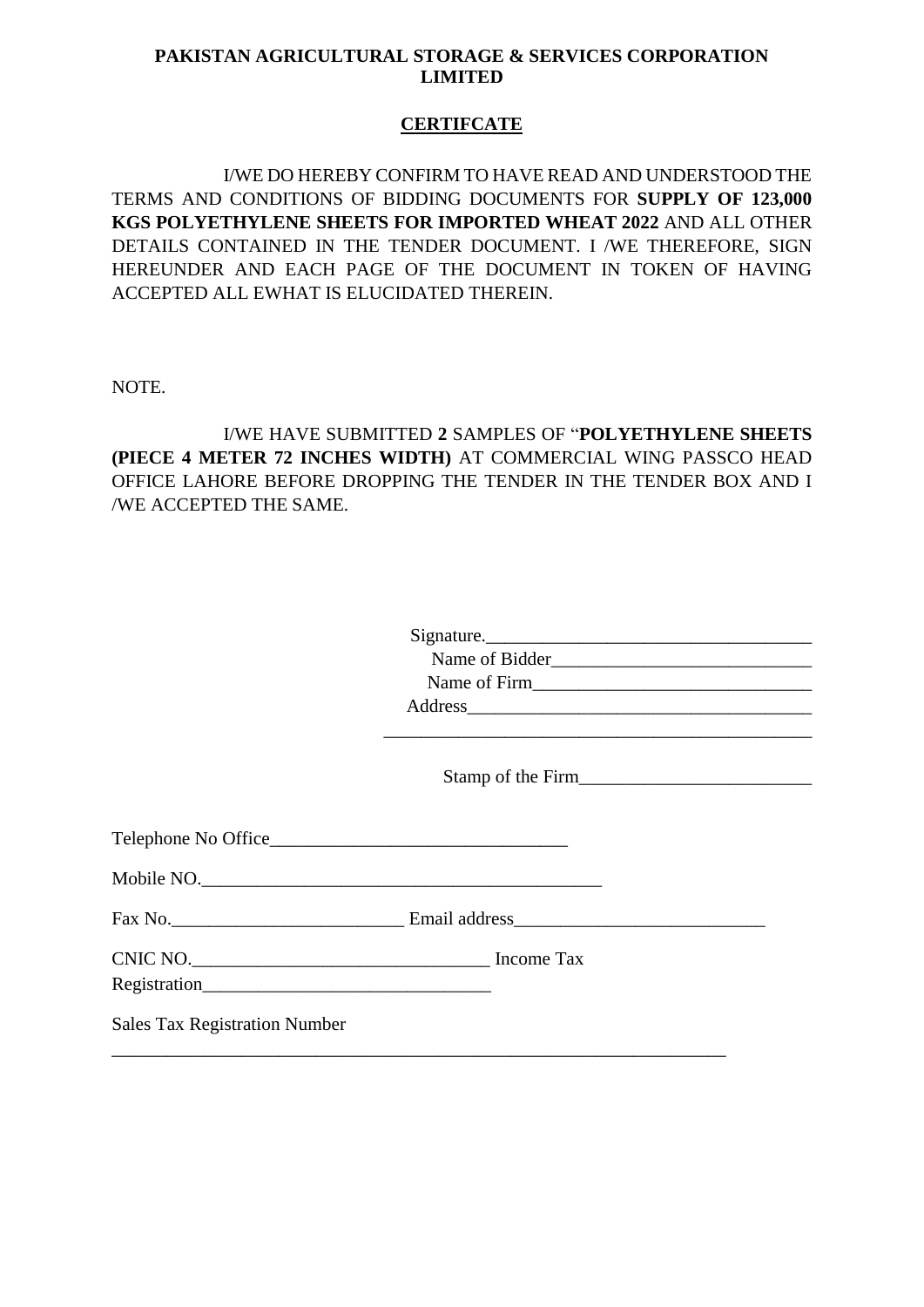#### **Annex-A**

#### **PAKISTAN AGRICULTURAL STORAGE & SERVICES CORPORATION LIMITED Required Features /specifications**

1. I/WE here submit the rates for supply of **123,000 KGS POLYETHYLENE SHEETS for Imported Wheat 2022** inclusive of all taxes & duties on "delivered basis at PASSCO destinations within Pakistan as per following schedule:-

> Upto 20.07.2022  $= 50,000 \text{ Kgs}$ Upto 15.12.2022 (**As per requirement within given period**) = 73,000 Kgs

|    |          | Rate per Kg<br>inclusive of all<br>taxes/duties<br>deliverable at<br><b>PASSCO</b><br>destinations |  |
|----|----------|----------------------------------------------------------------------------------------------------|--|
| a) | Size.    | 72" Width Rolls                                                                                    |  |
| b) | Gauge.   | Double wall Thickness $0.30 \text{ mm } (+/-0.02)$ Micro meter Gauge                               |  |
| C) | Quality. | Virgin Polymer (as Base Polymer)                                                                   |  |

## 11. I/WE HAVE SUBMITTED 2 SAMPLES OF "**POLYETHYLENE SHEETS 4 METER 72 INCHES**" AT COMMERCIAL WING PASSCO HEAD OFFICE LAHORE BEFORE DROPPING THE TENDER IN TENDER BOX AND I /WE ACCEPTED THE SAME.

| Signatures     |    |                 |         |
|----------------|----|-----------------|---------|
| Name of Bidder |    |                 |         |
|                |    | Phone No Office |         |
| Name           | of |                 |         |
|                |    |                 | Address |
|                |    |                 |         |
|                |    |                 |         |
|                |    | Bank & Branch   |         |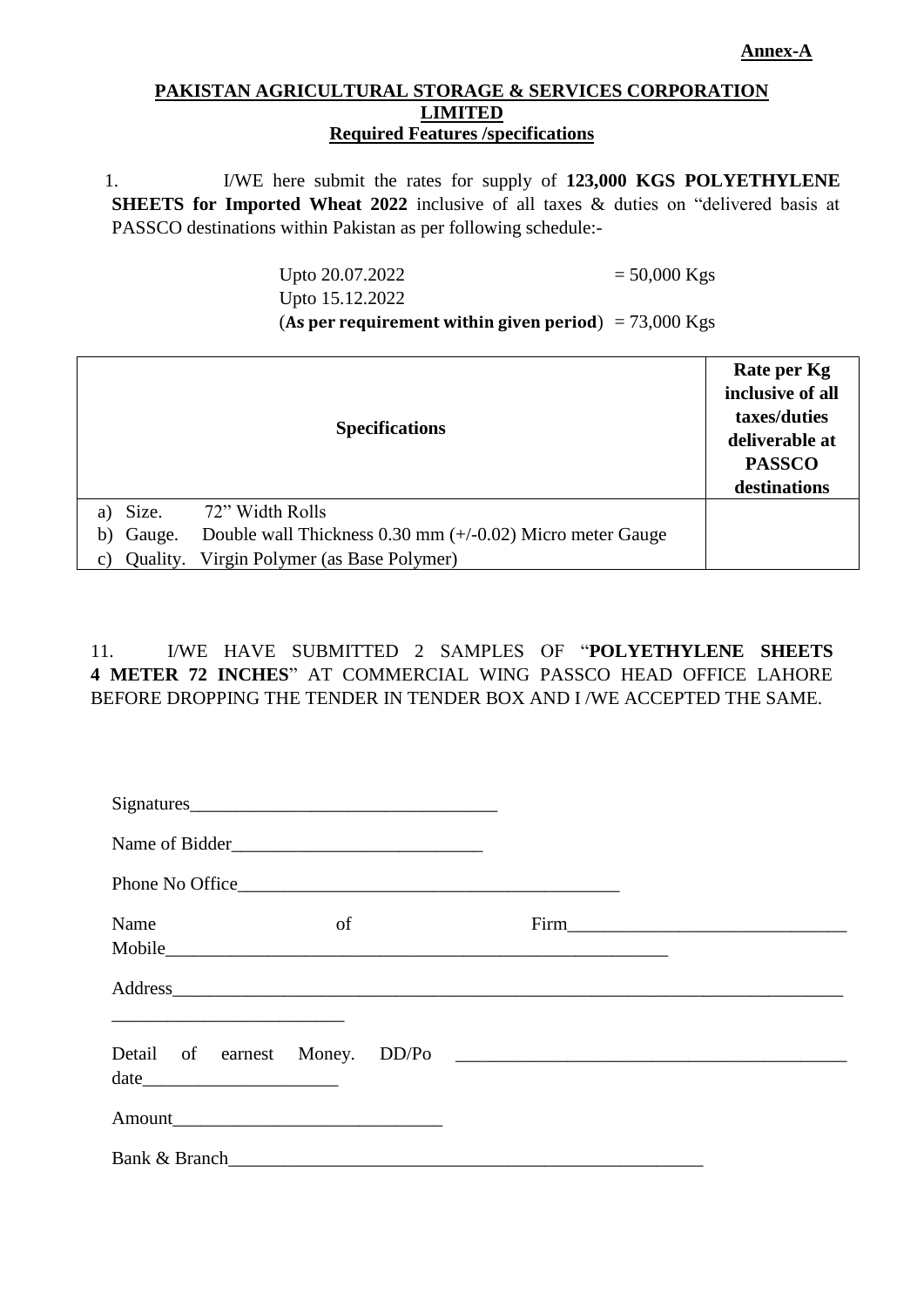#### (Must be Printed on Rs. 200/- or More Stamp Paper)

### **DEFAULT, INSOLVENCY AND BLACK-LISTING CERTIFICATE.**

#### **THE BIDDER SHALL ATTACH HEREWITH AN AFFIDAVIT STATING THAT:-**

- a. CERTIFIED THAT I/WE HAVE NEITHER DEFAULTED OF ANY CONTRACT / AGREEMENT OR IN LEGAL DISPUTE WITH ANY FEDERAL / PROVINCIAL / LOCAL GOVERNMENT NEITHER INCLUDING ITS DEPARTMENTS / BODIES / SUBSIDIARIES AND/OR ORGANIZATIONS / INSTITUTIONS IN LAST FIVE YEARS, NOR DECLARED INSOLVENT NOR BLACKLISTED BY ANY ONE OF THOSE ELUCIDATED ABOVE.
- b. FURTHER CERTIFIED THAT FIRM OR PARTNER THEREOF IN ANY OTHER NAME AND STYLE, HAVE NEVER BEEN DEFAULTED NOR DECLARED INSOLVENT NOR BLACKLISTED, INVOLVED IN CORRUPTION AND CORRUPT PRACTICE, IN MALPRACTICE AND OR SMUGGLING ETC.
- c. IF, AT LATER STAGE, AFFIDAVIT IS FOUND FABRICATED / FACTIOUS, BID/EARNEST MONEY AND PERFORMANCE SECURITY/ PERFORMANCE GUARANTEE ALREADY DEPOSITED MAY BE CONFISCATED / FORFEITED BY PASSCO.

| M/S.                |                 |  |
|---------------------|-----------------|--|
|                     | Contact Person: |  |
|                     |                 |  |
|                     |                 |  |
| Email:              |                 |  |
|                     |                 |  |
|                     |                 |  |
| <b>Agency Seal:</b> |                 |  |

#### **ATTESTED BY NOTARY PUBLIC**